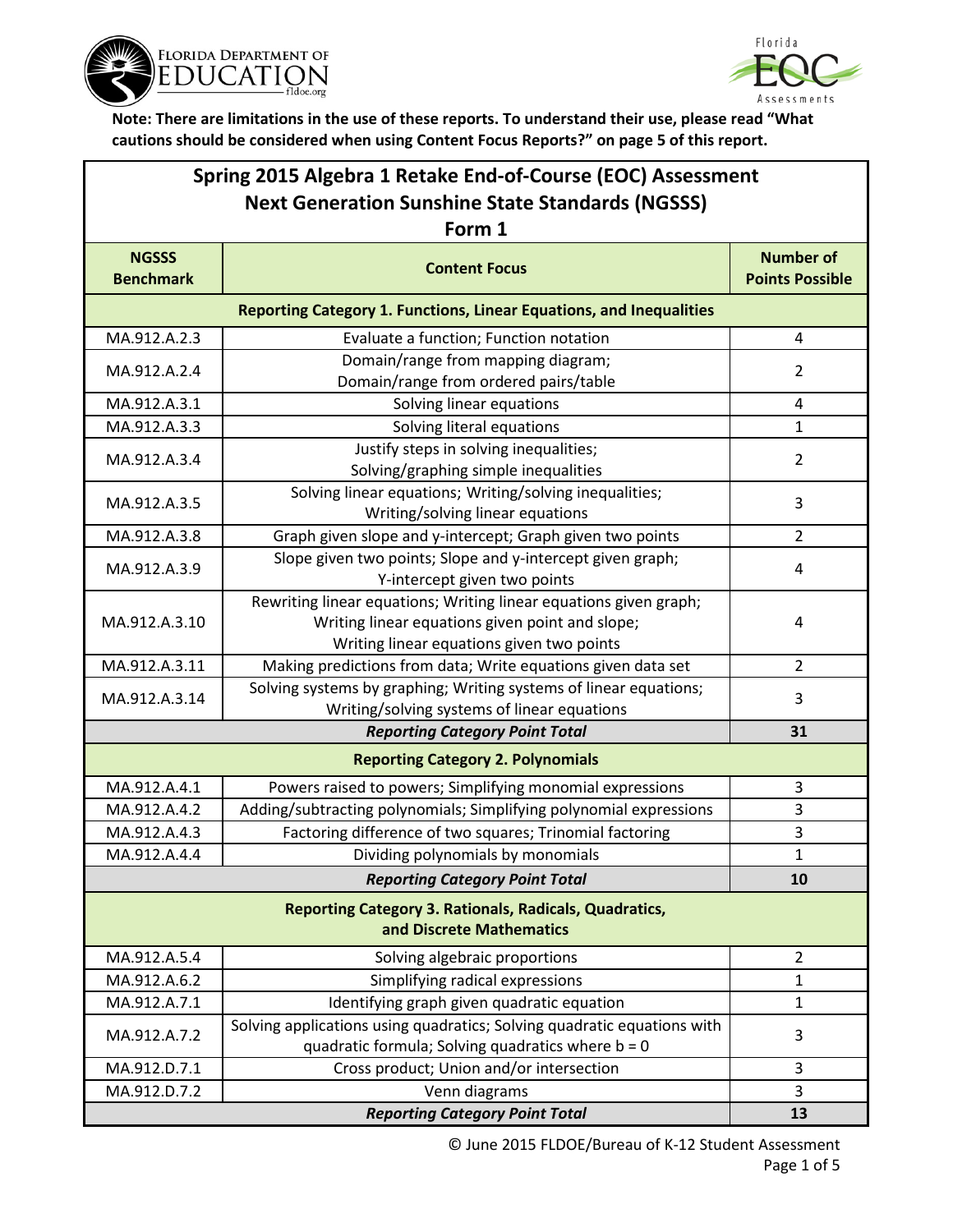



| Spring 2015 Algebra 1 Retake End-of-Course (EOC) Assessment<br><b>Next Generation Sunshine State Standards (NGSSS)</b><br>Form 2 |                                                                                                                                                                                          |                |  |  |                                  |                                                                            |                                            |
|----------------------------------------------------------------------------------------------------------------------------------|------------------------------------------------------------------------------------------------------------------------------------------------------------------------------------------|----------------|--|--|----------------------------------|----------------------------------------------------------------------------|--------------------------------------------|
|                                                                                                                                  |                                                                                                                                                                                          |                |  |  | <b>NGSSS</b><br><b>Benchmark</b> | <b>Content Focus</b>                                                       | <b>Number of</b><br><b>Points Possible</b> |
|                                                                                                                                  |                                                                                                                                                                                          |                |  |  |                                  | <b>Reporting Category 1. Functions, Linear Equations, and Inequalities</b> |                                            |
| MA.912.A.2.3                                                                                                                     | Evaluate a function; Function notation; Identifying functions                                                                                                                            | 4              |  |  |                                  |                                                                            |                                            |
| MA.912.A.2.4                                                                                                                     | Domain/range from equation; Domain/range from ordered pairs/table                                                                                                                        | 2              |  |  |                                  |                                                                            |                                            |
| MA.912.A.3.1                                                                                                                     | Solving linear equations                                                                                                                                                                 | 4              |  |  |                                  |                                                                            |                                            |
| MA.912.A.3.3                                                                                                                     | Solving literal equations                                                                                                                                                                | 1              |  |  |                                  |                                                                            |                                            |
| MA.912.A.3.4                                                                                                                     | Justify steps in solving inequalities; Solving/graphing simple inequalities                                                                                                              | $\overline{2}$ |  |  |                                  |                                                                            |                                            |
| MA.912.A.3.5                                                                                                                     | Writing linear inequalities; Writing/solving linear equations;<br>Writing/solving simple inequalities                                                                                    | 3              |  |  |                                  |                                                                            |                                            |
| MA.912.A.3.8                                                                                                                     | Graph given equation in standard form; Graph given table of values                                                                                                                       | $\overline{2}$ |  |  |                                  |                                                                            |                                            |
| MA.912.A.3.9                                                                                                                     | Slope and y-intercept given graph; Slope given equation;<br>Slope given two points; X-intercept given equation                                                                           | 4              |  |  |                                  |                                                                            |                                            |
| MA.912.A.3.10                                                                                                                    | Slope perpendicular to given line; Writing linear equations given point<br>and slope; Writing linear equations given slope and y-intercept;<br>Writing linear equations given two points | 4              |  |  |                                  |                                                                            |                                            |
| MA.912.A.3.11                                                                                                                    | Write equations given data set                                                                                                                                                           | $\overline{2}$ |  |  |                                  |                                                                            |                                            |
| MA.912.A.3.14                                                                                                                    | Solving systems by substitution; Writing systems of linear equations;<br>Writing/solving systems of linear equations                                                                     | 3              |  |  |                                  |                                                                            |                                            |
|                                                                                                                                  | <b>Reporting Category Point Total</b>                                                                                                                                                    | 31             |  |  |                                  |                                                                            |                                            |
|                                                                                                                                  | <b>Reporting Category 2. Polynomials</b>                                                                                                                                                 |                |  |  |                                  |                                                                            |                                            |
| MA.912.A.4.1                                                                                                                     | Simplifying monomial expressions                                                                                                                                                         | 3              |  |  |                                  |                                                                            |                                            |
| MA.912.A.4.2                                                                                                                     | Adding/subtracting polynomials; Multiplying binomial expressions;<br>Simplifying polynomial expressions                                                                                  | 3              |  |  |                                  |                                                                            |                                            |
| MA.912.A.4.3                                                                                                                     | Simplifying rational expressions; Trinomial factoring                                                                                                                                    | 3              |  |  |                                  |                                                                            |                                            |
| MA.912.A.4.4                                                                                                                     | Dividing polynomials by monomials                                                                                                                                                        | $\mathbf{1}$   |  |  |                                  |                                                                            |                                            |
|                                                                                                                                  | <b>Reporting Category Point Total</b>                                                                                                                                                    | 10             |  |  |                                  |                                                                            |                                            |
| <b>Reporting Category 3. Rationals, Radicals, Quadratics,</b><br>and Discrete Mathematics                                        |                                                                                                                                                                                          |                |  |  |                                  |                                                                            |                                            |
| MA.912.A.5.4                                                                                                                     | Solving algebraic proportions                                                                                                                                                            | $\overline{2}$ |  |  |                                  |                                                                            |                                            |
| MA.912.A.6.2                                                                                                                     | Simplifying radical expressions                                                                                                                                                          | $\mathbf 1$    |  |  |                                  |                                                                            |                                            |
| MA.912.A.7.1                                                                                                                     | Identifying graph given quadratic equation                                                                                                                                               | 1              |  |  |                                  |                                                                            |                                            |
| MA.912.A.7.2                                                                                                                     | Solving applications using quadratics; Solving quadratic equations<br>using the zero product property; Solving quadratic<br>equations with quadratic formula                             | 3              |  |  |                                  |                                                                            |                                            |
| MA.912.D.7.1                                                                                                                     | Cross product; Union and/or intersection                                                                                                                                                 | 3              |  |  |                                  |                                                                            |                                            |
| MA.912.D.7.2                                                                                                                     | Venn diagrams                                                                                                                                                                            | $\overline{3}$ |  |  |                                  |                                                                            |                                            |
|                                                                                                                                  | <b>Reporting Category Point Total</b>                                                                                                                                                    | 13             |  |  |                                  |                                                                            |                                            |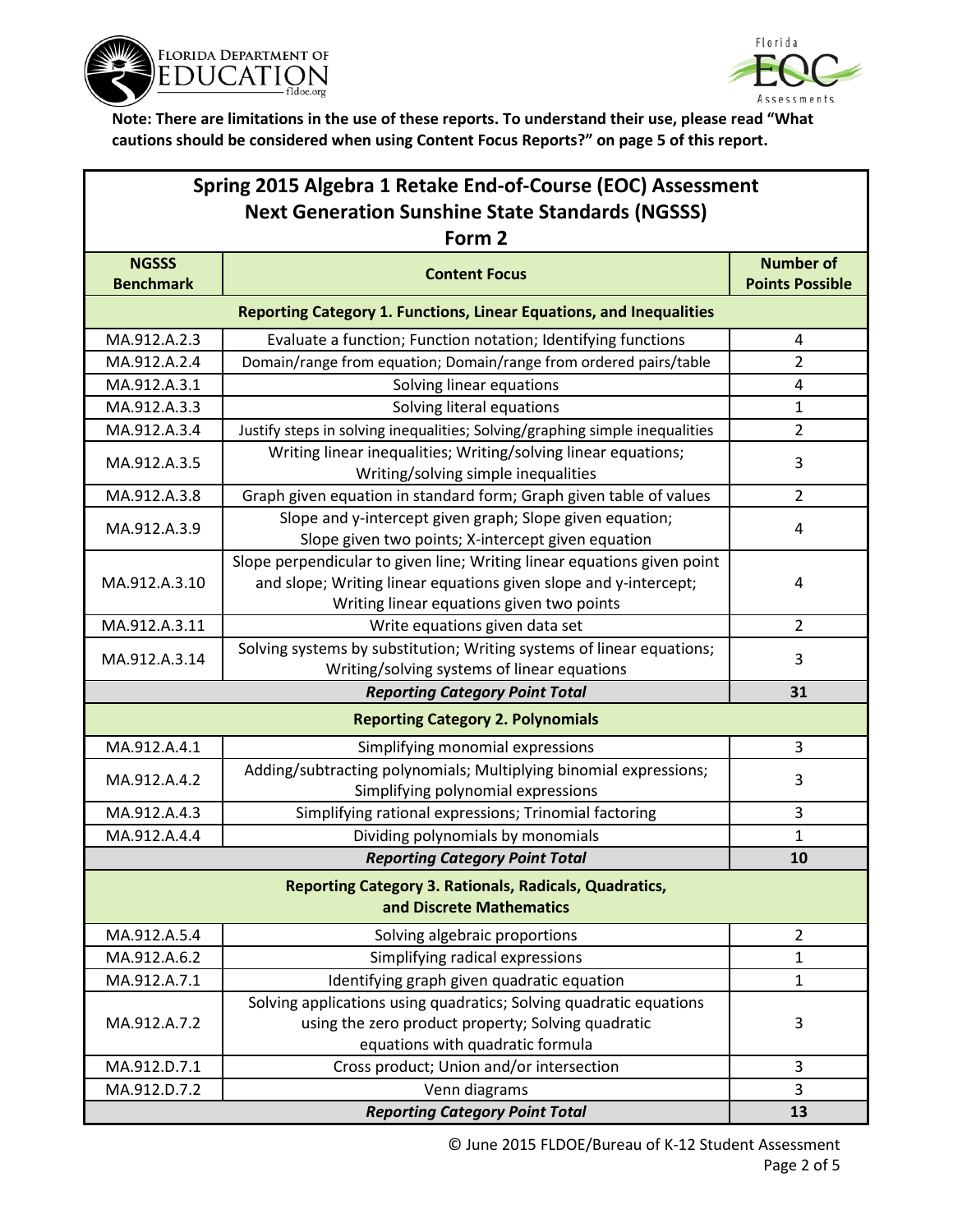



| Spring 2015 Algebra 1 Retake End-of-Course (EOC) Assessment                               |                                                                                                                                                                       |                                            |  |  |  |
|-------------------------------------------------------------------------------------------|-----------------------------------------------------------------------------------------------------------------------------------------------------------------------|--------------------------------------------|--|--|--|
| <b>Next Generation Sunshine State Standards (NGSSS)</b>                                   |                                                                                                                                                                       |                                            |  |  |  |
| Form <sub>3</sub>                                                                         |                                                                                                                                                                       |                                            |  |  |  |
| <b>NGSSS</b><br><b>Benchmark</b>                                                          | <b>Content Focus</b>                                                                                                                                                  | <b>Number of</b><br><b>Points Possible</b> |  |  |  |
| <b>Reporting Category 1. Functions, Linear Equations, and Inequalities</b>                |                                                                                                                                                                       |                                            |  |  |  |
| MA.912.A.2.3                                                                              | Evaluate a function                                                                                                                                                   | 4                                          |  |  |  |
| MA.912.A.2.4                                                                              | Domain/range from equation; Domain/range from ordered pairs/table                                                                                                     | $\overline{2}$                             |  |  |  |
| MA.912.A.3.1                                                                              | Solving linear equations                                                                                                                                              | 4                                          |  |  |  |
| MA.912.A.3.3                                                                              | Solving literal equations                                                                                                                                             | 1                                          |  |  |  |
| MA.912.A.3.4                                                                              | Justify steps in solving inequalities; Solving/graphing simple inequalities                                                                                           | 2                                          |  |  |  |
| MA.912.A.3.5                                                                              | Writing linear equations; Writing linear inequalities;<br>Writing/solving simple inequalities                                                                         | 3                                          |  |  |  |
| MA.912.A.3.8                                                                              | Graph given point and slope; Graph given table of values                                                                                                              | $\overline{2}$                             |  |  |  |
| MA.912.A.3.9                                                                              | Slope given equation; Slope given two points;<br>X-intercept given equation; Y-intercept given two points                                                             | 4                                          |  |  |  |
| MA.912.A.3.10                                                                             | Rewriting linear equations; Slope parallel to given line;<br>Writing inequalities representing a given graph;<br>Writing linear equations given slope and y-intercept | 4                                          |  |  |  |
| MA.912.A.3.11                                                                             | Write equations given data set                                                                                                                                        | $\overline{2}$                             |  |  |  |
| MA.912.A.3.14                                                                             | Solving systems by substitution; Solving systems using elimination;<br>Writing systems of linear equations                                                            | 3                                          |  |  |  |
| <b>Reporting Category Point Total</b>                                                     |                                                                                                                                                                       | 31                                         |  |  |  |
|                                                                                           | <b>Reporting Category 2. Polynomials</b>                                                                                                                              |                                            |  |  |  |
| MA.912.A.4.1                                                                              | Powers raised to powers; Simplifying monomial expressions                                                                                                             | 3                                          |  |  |  |
| MA.912.A.4.2                                                                              | Adding/subtracting polynomials; Multiplying binomial expressions;<br>Simplifying polynomial expressions                                                               | 3                                          |  |  |  |
| MA.912.A.4.3                                                                              | Factoring difference of two squares; Greatest common factor;<br><b>Trinomial factoring</b>                                                                            | 3                                          |  |  |  |
| MA.912.A.4.4                                                                              | Dividing polynomials by monomials                                                                                                                                     | 1                                          |  |  |  |
| <b>Reporting Category Point Total</b>                                                     |                                                                                                                                                                       | 10                                         |  |  |  |
| <b>Reporting Category 3. Rationals, Radicals, Quadratics,</b><br>and Discrete Mathematics |                                                                                                                                                                       |                                            |  |  |  |
| MA.912.A.5.4                                                                              | Solving algebraic proportions                                                                                                                                         | $\overline{2}$                             |  |  |  |
| MA.912.A.6.2                                                                              | Simplifying radical expressions                                                                                                                                       | 1                                          |  |  |  |
| MA.912.A.7.1                                                                              | Identifying graph given quadratic equation                                                                                                                            | 1                                          |  |  |  |
| MA.912.A.7.2                                                                              | Solving quadratic equations using the zero product property;<br>Solving quadratics where $b = 0$                                                                      | 3                                          |  |  |  |
| MA.912.D.7.1                                                                              | Cross product; Union and/or intersection                                                                                                                              | 3                                          |  |  |  |
| MA.912.D.7.2                                                                              | Venn diagrams                                                                                                                                                         | 3                                          |  |  |  |
|                                                                                           | <b>Reporting Category Point Total</b>                                                                                                                                 | 13                                         |  |  |  |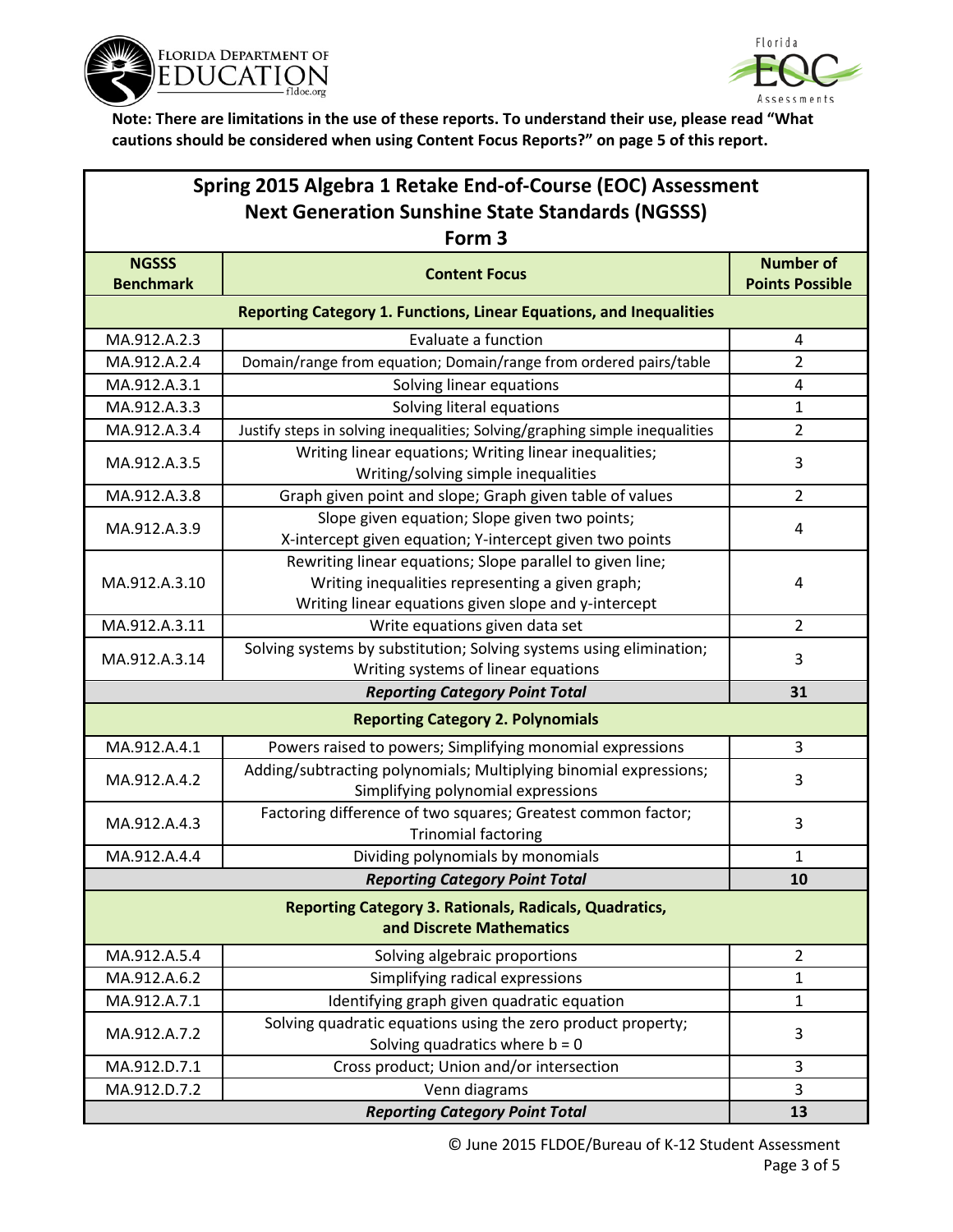



| Spring 2015 Algebra 1 Retake End-of-Course (EOC) Assessment<br><b>Next Generation Sunshine State Standards (NGSSS)</b> |                                                                                                                                         |                                            |  |  |  |
|------------------------------------------------------------------------------------------------------------------------|-----------------------------------------------------------------------------------------------------------------------------------------|--------------------------------------------|--|--|--|
| <b>NGSSS</b><br><b>Benchmark</b>                                                                                       | Form 4<br><b>Content Focus</b>                                                                                                          | <b>Number of</b><br><b>Points Possible</b> |  |  |  |
| <b>Reporting Category 1. Functions, Linear Equations, and Inequalities</b>                                             |                                                                                                                                         |                                            |  |  |  |
| MA.912.A.2.3                                                                                                           | Evaluate a function; Function notation; Identifying functions                                                                           | 4                                          |  |  |  |
| MA.912.A.2.4                                                                                                           | Domain/range from mapping diagram;<br>Domain/range from ordered pairs/table                                                             | $\overline{2}$                             |  |  |  |
| MA.912.A.3.1                                                                                                           | Solving linear equations                                                                                                                | 4                                          |  |  |  |
| MA.912.A.3.3                                                                                                           | Solving literal equations                                                                                                               | 1                                          |  |  |  |
| MA.912.A.3.4                                                                                                           | Justify steps in solving inequalities;<br>Solving/graphing compound inequalities                                                        | $\overline{2}$                             |  |  |  |
| MA.912.A.3.5                                                                                                           | Writing linear inequalities; Writing/solving linear equations                                                                           | 3                                          |  |  |  |
| MA.912.A.3.8                                                                                                           | Graph given equation in slope-intercept form;<br>Graph given point and slope                                                            | $\overline{2}$                             |  |  |  |
| MA.912.A.3.9                                                                                                           | Slope given graph; X-intercept given equation;<br>X-intercept given two points; Y-intercept given two points                            | 4                                          |  |  |  |
| MA.912.A.3.10                                                                                                          | Point on parallel line; Rewriting linear equations; Slope perpendicular<br>to given line; Writing equations of parallel lines           | 4                                          |  |  |  |
| MA.912.A.3.11                                                                                                          | Making predictions from data; Write equations given data set                                                                            | $\overline{2}$                             |  |  |  |
| MA.912.A.3.14                                                                                                          | Solving systems by substitution; Writing systems of linear equations;<br>Writing/solving systems of linear equations                    | 3                                          |  |  |  |
|                                                                                                                        | 31                                                                                                                                      |                                            |  |  |  |
| <b>Reporting Category 2. Polynomials</b>                                                                               |                                                                                                                                         |                                            |  |  |  |
| MA.912.A.4.1                                                                                                           | Simplifying monomial expressions                                                                                                        | 3                                          |  |  |  |
| MA.912.A.4.2                                                                                                           | Adding/subtracting polynomials; Multiplying binomial expressions                                                                        | 3                                          |  |  |  |
| MA.912.A.4.3                                                                                                           | Factoring difference of two squares; Trinomial factoring                                                                                | 3                                          |  |  |  |
| MA.912.A.4.4                                                                                                           | Dividing polynomials by monomials                                                                                                       | 1                                          |  |  |  |
|                                                                                                                        | <b>Reporting Category Point Total</b>                                                                                                   | 10                                         |  |  |  |
| <b>Reporting Category 3. Rationals, Radicals, Quadratics,</b><br>and Discrete Mathematics                              |                                                                                                                                         |                                            |  |  |  |
| MA.912.A.5.4                                                                                                           | Solving algebraic proportions                                                                                                           | $\overline{2}$                             |  |  |  |
| MA.912.A.6.2                                                                                                           | Simplifying radical expressions                                                                                                         | 1                                          |  |  |  |
| MA.912.A.7.1                                                                                                           | Identifying graph given quadratic equation                                                                                              | $\mathbf{1}$                               |  |  |  |
| MA.912.A.7.2                                                                                                           | Solving applications using quadratics; Solving quadratic equations<br>using the zero product property; Solving quadratics where $b = 0$ | 3                                          |  |  |  |
| MA.912.D.7.1                                                                                                           | Cross product; Union and/or intersection                                                                                                | 3                                          |  |  |  |
| MA.912.D.7.2                                                                                                           | Venn diagrams<br><b>Reporting Category Point Total</b>                                                                                  | 3                                          |  |  |  |
|                                                                                                                        | 13                                                                                                                                      |                                            |  |  |  |